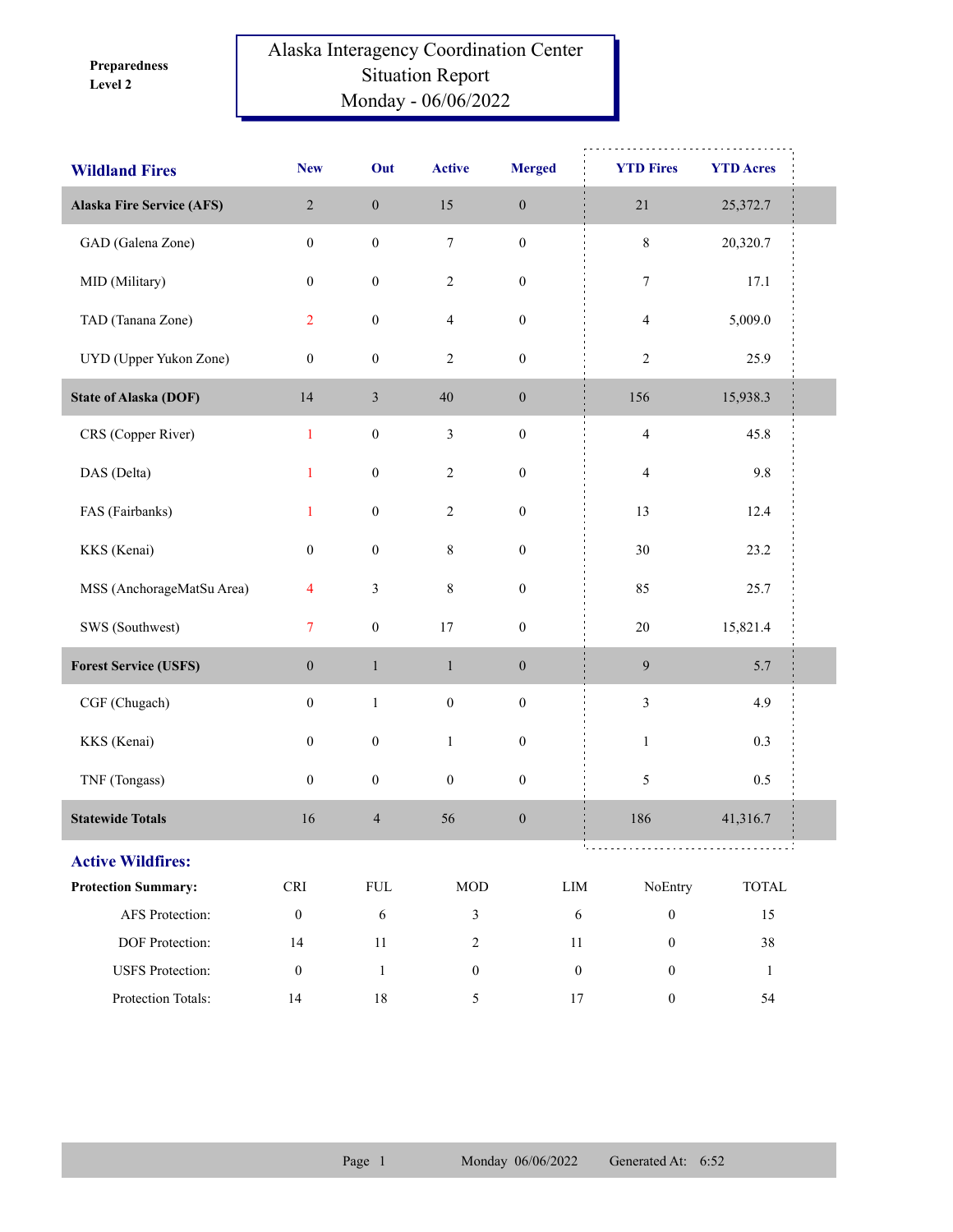## **Active Fires Status Summary**

|                         | Staffed           |                     | Unstaffed         |                     |  |
|-------------------------|-------------------|---------------------|-------------------|---------------------|--|
|                         | Contained $(S/C)$ | Uncontained $(S/U)$ | Contained $(U/C)$ | Uncontained $(U/U)$ |  |
| <b>AFS</b> Protection:  |                   |                     |                   |                     |  |
| <b>DOF</b> Protection:  |                   |                     |                   |                     |  |
| <b>USFS</b> Protection: |                   |                     |                   |                     |  |
| Status Totals:          |                   |                     |                   | 24                  |  |

| <b>Active Fires Acreage Summary</b> |                        |                |  |  |  |  |  |  |
|-------------------------------------|------------------------|----------------|--|--|--|--|--|--|
|                                     | Acres                  | Acreage Change |  |  |  |  |  |  |
| 16 New                              | 5,301.6                |                |  |  |  |  |  |  |
| 3 Staffed                           | 20,227.3               | 12,903.3       |  |  |  |  |  |  |
| 38 Monitor                          | 15,644.6               | 535.3          |  |  |  |  |  |  |
| 3 Out                               | 5.4                    | 0.0            |  |  |  |  |  |  |
| 5 Prescribed                        | 62,293.0               | 13,069.1       |  |  |  |  |  |  |
| 65 Fires                            | Total Acres: 103,471.9 |                |  |  |  |  |  |  |

## **Prescribed Fires**

|                          | <b>YTD</b> Fires | <b>YTD</b> Acres | <b>New</b> | Active | Out Yesterday |
|--------------------------|------------------|------------------|------------|--------|---------------|
| Military                 |                  | 62,237.0         |            |        |               |
| National Park Service    |                  | 0.1              |            |        |               |
| State of Alaska          | 4                | 599.1            |            |        |               |
| U.S. Forest Service      |                  | 18.0             |            |        |               |
| Fuels Management Totals: |                  | 62,854.2         |            |        |               |

## **Cause Summary For All Fires (Includes Merged Fires But Not Prescribed Fires)**

|        | Human: $124$     | $1,026.1$ Acres |  |
|--------|------------------|-----------------|--|
|        | Lightning: 19    | 29,802.7 Acres  |  |
|        | Undetermined: 43 | 10,487.9 Acres  |  |
| Total: | 186              | 41,316.7 Acres  |  |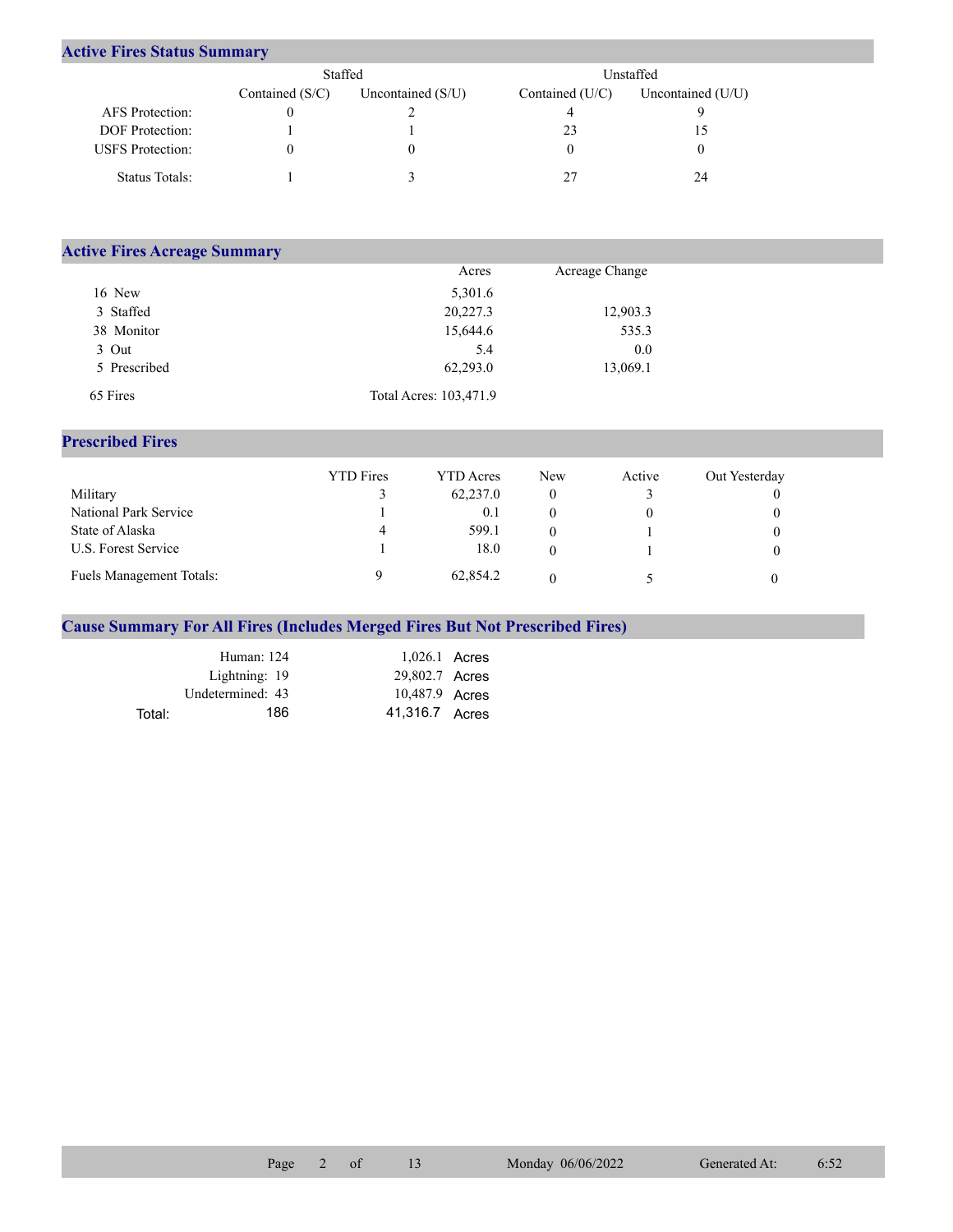| <b>New</b>                                                                                                                                                                                                                                                                                                                                                                                                                                                                                                          |                   | Count: 16                              |             | Acres: 5,301.6                                                                                                                                                                                                                                             |                           |                     |  |  |
|---------------------------------------------------------------------------------------------------------------------------------------------------------------------------------------------------------------------------------------------------------------------------------------------------------------------------------------------------------------------------------------------------------------------------------------------------------------------------------------------------------------------|-------------------|----------------------------------------|-------------|------------------------------------------------------------------------------------------------------------------------------------------------------------------------------------------------------------------------------------------------------------|---------------------------|---------------------|--|--|
| Daily Report From: 06/05                                                                                                                                                                                                                                                                                                                                                                                                                                                                                            |                   |                                        |             |                                                                                                                                                                                                                                                            | 0.1 Acreage On 06/05      |                     |  |  |
| 201199                                                                                                                                                                                                                                                                                                                                                                                                                                                                                                              |                   | Lat: $62 01.1183$<br>Lon: 150 48.6800  | Status: U/U | Acres: 0.1<br>Start Date: 06/05                                                                                                                                                                                                                            | Option: Full<br>Area: MSS |                     |  |  |
|                                                                                                                                                                                                                                                                                                                                                                                                                                                                                                                     | Owner: State      |                                        | Unit:       | <b>AKDNS-AK Dept. Natural Resources</b>                                                                                                                                                                                                                    |                           |                     |  |  |
| 199                                                                                                                                                                                                                                                                                                                                                                                                                                                                                                                 | Name: Yenlo       |                                        |             |                                                                                                                                                                                                                                                            |                           | Cause: Undetermined |  |  |
|                                                                                                                                                                                                                                                                                                                                                                                                                                                                                                                     |                   |                                        |             | Fire identified while working fire 196. 70F worked buckets. Forestry will follow up during next operational period.                                                                                                                                        |                           |                     |  |  |
| Daily Report From: 06/05                                                                                                                                                                                                                                                                                                                                                                                                                                                                                            |                   |                                        |             |                                                                                                                                                                                                                                                            | 2.0 Acreage On 06/05      |                     |  |  |
| 204198                                                                                                                                                                                                                                                                                                                                                                                                                                                                                                              |                   | Lat: 61 34.7770<br>Lon: $15600.7260$   | Status: U/U | Acres: 2.0<br>Start Date: 06/05                                                                                                                                                                                                                            | Area: SWS                 | Option: Limited     |  |  |
|                                                                                                                                                                                                                                                                                                                                                                                                                                                                                                                     | Owner: <b>BLM</b> |                                        | Unit:       | <b>AKADD-Anchorage Field Office</b>                                                                                                                                                                                                                        |                           |                     |  |  |
| 198                                                                                                                                                                                                                                                                                                                                                                                                                                                                                                                 |                   | Name: Stony River                      |             |                                                                                                                                                                                                                                                            | Cause:                    | Lightning           |  |  |
| Limited and no action was taken.                                                                                                                                                                                                                                                                                                                                                                                                                                                                                    |                   |                                        |             | The fire is 2 acres, 50% active burning in black spruce and tundra. No values were identified in the area. The fire plotted in                                                                                                                             |                           |                     |  |  |
| Daily Report From: 06/05                                                                                                                                                                                                                                                                                                                                                                                                                                                                                            |                   |                                        |             |                                                                                                                                                                                                                                                            | 3.0 Acreage On 06/05      |                     |  |  |
| 204197                                                                                                                                                                                                                                                                                                                                                                                                                                                                                                              |                   | Lat: 61 34.5520<br>Lon: 155 51.0000    | Status: U/U | Acres: 3.0<br>Start Date: 06/05                                                                                                                                                                                                                            | Area: SWS                 | Option: Limited     |  |  |
|                                                                                                                                                                                                                                                                                                                                                                                                                                                                                                                     | Owner: BLM        |                                        | Unit:       | <b>AKADD-Anchorage Field Office</b>                                                                                                                                                                                                                        |                           |                     |  |  |
| 197                                                                                                                                                                                                                                                                                                                                                                                                                                                                                                                 |                   | Name: Gagaryah River                   |             |                                                                                                                                                                                                                                                            |                           | Cause: Lightning    |  |  |
| Limited and no action was taken.                                                                                                                                                                                                                                                                                                                                                                                                                                                                                    |                   |                                        |             | The fire is 3 acres, 30% active burning in black spruce and tundra. No values were identified in the area. The fire plotted in                                                                                                                             |                           |                     |  |  |
| Daily Report From: 06/05                                                                                                                                                                                                                                                                                                                                                                                                                                                                                            |                   |                                        |             |                                                                                                                                                                                                                                                            | 0.1 Acreage On 06/05      |                     |  |  |
| PPP <sub>0</sub><br>201196                                                                                                                                                                                                                                                                                                                                                                                                                                                                                          |                   | Lat: $6200.1683$<br>Lon: 150 47.8833   | Status: U/U | Acres: 0.1<br>Start Date: 06/05                                                                                                                                                                                                                            | Option: Full<br>Area: MSS |                     |  |  |
|                                                                                                                                                                                                                                                                                                                                                                                                                                                                                                                     | Owner: State      |                                        | Unit:       | <b>AKDNS-AK Dept. Natural Resources</b>                                                                                                                                                                                                                    |                           |                     |  |  |
| 196                                                                                                                                                                                                                                                                                                                                                                                                                                                                                                                 | Name: Lo          |                                        |             |                                                                                                                                                                                                                                                            | Cause:                    | Undetermined        |  |  |
|                                                                                                                                                                                                                                                                                                                                                                                                                                                                                                                     |                   |                                        |             | Fire identified while responding to fire 194. 70F worked buckets. Forestry will follow up during next operational period.                                                                                                                                  |                           |                     |  |  |
| Daily Report From: 06/05                                                                                                                                                                                                                                                                                                                                                                                                                                                                                            |                   |                                        |             |                                                                                                                                                                                                                                                            | 2.0 Acreage On 06/05      |                     |  |  |
| 211195                                                                                                                                                                                                                                                                                                                                                                                                                                                                                                              |                   | Lat: $64\,54.8500$<br>Lon: 148 13.9400 | Status: U/C | Acres: 2.0<br>Start Date: 06/05                                                                                                                                                                                                                            | Option: Full<br>Area: FAS |                     |  |  |
|                                                                                                                                                                                                                                                                                                                                                                                                                                                                                                                     |                   | Owner: County                          |             | Unit: AKAKS-Fairbanks North Star Borough                                                                                                                                                                                                                   |                           |                     |  |  |
| 195                                                                                                                                                                                                                                                                                                                                                                                                                                                                                                                 |                   | Name: Murphy Dome Rd                   |             |                                                                                                                                                                                                                                                            |                           | Cause: Undetermined |  |  |
| At 2102 hours, a private citizen reported white smoke on the east side of Murphy Dome. Fairbanks 64, Fairbanks 71, and<br>Helicopter 930 responded. The fire was 2 acres in size, burning in hardwoods, and 100 % active. The fire plotted in full<br>management option. The fire was located outside of Chena Goldstream Fire Departments jurisdictional boundary. Prevention<br>was requested and Fairbanks 78 responded. Fire was contained and controlled at 2217. Revisiting tomorrrow at 0800 to<br>reassess. |                   |                                        |             |                                                                                                                                                                                                                                                            |                           |                     |  |  |
| Daily Report From: 06/05                                                                                                                                                                                                                                                                                                                                                                                                                                                                                            |                   |                                        |             |                                                                                                                                                                                                                                                            | 0.1 Acreage On 06/05      |                     |  |  |
| 201194                                                                                                                                                                                                                                                                                                                                                                                                                                                                                                              |                   | Lat: 61 59.3133<br>Lon: 150 49.3650    | Status: U/C | Acres: 0.1<br>Start Date: 06/05                                                                                                                                                                                                                            | Option: Full<br>Area: MSS |                     |  |  |
| 194                                                                                                                                                                                                                                                                                                                                                                                                                                                                                                                 | Name: Yen         | Owner: Private                         | Unit:       | <b>AKPRI-Private</b>                                                                                                                                                                                                                                       | Cause:                    | Undetermined        |  |  |
| opration period.                                                                                                                                                                                                                                                                                                                                                                                                                                                                                                    |                   |                                        |             | Private pilot report of a wildland fire 9 miles SE of Shulen Lake. H-117AM responded with H-9970F. Fire was smoldering in<br>hardwoods and a brush understory. Helitack set down to configure for bucket work. Fire is contained, will fly out during next |                           |                     |  |  |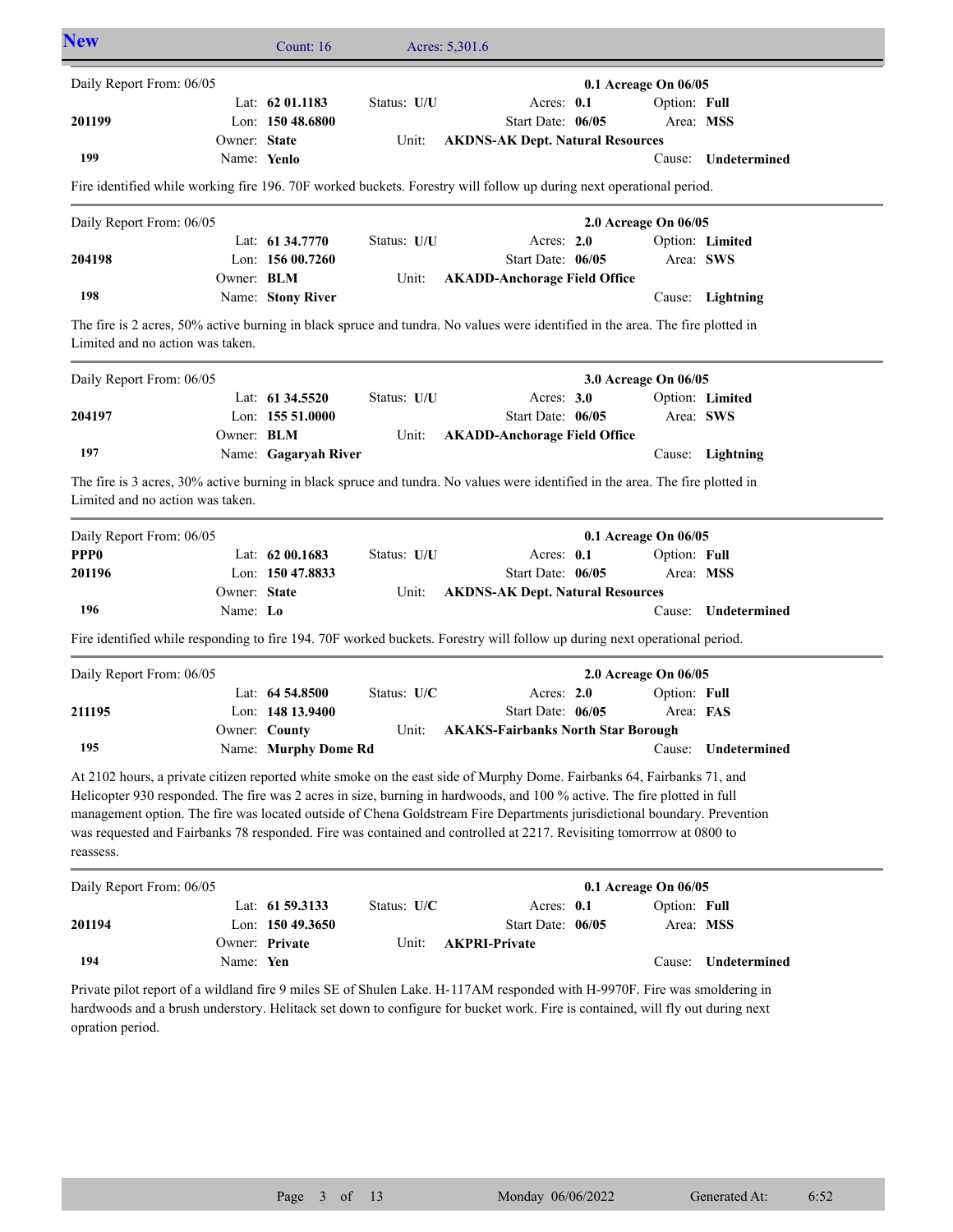| <b>New</b>                                                                                                                                                                                                                                                                                                                                                                                                                                         |                   | Count: $16$                         |             | Acres: 5,301.6                                               |              |                        |                  |
|----------------------------------------------------------------------------------------------------------------------------------------------------------------------------------------------------------------------------------------------------------------------------------------------------------------------------------------------------------------------------------------------------------------------------------------------------|-------------------|-------------------------------------|-------------|--------------------------------------------------------------|--------------|------------------------|------------------|
| Daily Report From: 06/05                                                                                                                                                                                                                                                                                                                                                                                                                           |                   |                                     |             |                                                              |              | 0.5 Acreage On 06/05   |                  |
|                                                                                                                                                                                                                                                                                                                                                                                                                                                    |                   | Lat: 60 33.7470                     | Status: U/U |                                                              | Acres: $0.5$ |                        | Option: Limited  |
| 204193                                                                                                                                                                                                                                                                                                                                                                                                                                             | Owner: State      | Lon: $15645.9050$                   | Unit:       | Start Date: 06/05<br><b>AKDNS-AK Dept. Natural Resources</b> |              |                        | Area: SWS        |
| 193                                                                                                                                                                                                                                                                                                                                                                                                                                                |                   | Name: Cabin Creek                   |             |                                                              |              |                        | Cause: Lightning |
| The fire is .5 acres burning in tundra and mixed hardwoods. Rank 1 fire behavior was observed.                                                                                                                                                                                                                                                                                                                                                     |                   |                                     |             |                                                              |              |                        |                  |
| Daily Report From: 06/05                                                                                                                                                                                                                                                                                                                                                                                                                           |                   |                                     |             |                                                              |              | 1.6 Acreage On 06/05   |                  |
|                                                                                                                                                                                                                                                                                                                                                                                                                                                    |                   | Lat: 64 07.5183                     | Status: U/C |                                                              | Acres: 1.6   |                        | Option: Critical |
| 212192                                                                                                                                                                                                                                                                                                                                                                                                                                             |                   | Lon: $14542.1850$                   |             | Start Date: 06/05                                            |              |                        | Area: DAS        |
| 192                                                                                                                                                                                                                                                                                                                                                                                                                                                |                   | Owner: Private<br>Name: New Hope Rd | Unit:       | <b>AKPRI-Private</b>                                         |              |                        | Cause: Human     |
|                                                                                                                                                                                                                                                                                                                                                                                                                                                    |                   |                                     |             |                                                              |              |                        |                  |
| At 1849 hours Delta 71, Delta 72, and Forest 1 responded to assist Delta VFD with a structure fire. While on scene, a 40 x 50 ft<br>spot fire started. H-230, a module of TCC crew members, and Forrest 1 was requested and responded. The fire was<br>approximately 2 acres in size, burning in grass. No additional resources were requested. Fire was contained and controlled at<br>2022. Fire will be visited and reevaluated in the morning. |                   |                                     |             |                                                              |              |                        |                  |
| Daily Report From: 06/05                                                                                                                                                                                                                                                                                                                                                                                                                           |                   |                                     |             |                                                              |              | 0.1 Acreage On 06/05   |                  |
| PPN7                                                                                                                                                                                                                                                                                                                                                                                                                                               |                   | Lat: 63 42,1167                     | Status: U/U |                                                              | Acres: 0.1   |                        | Option: Limited  |
|                                                                                                                                                                                                                                                                                                                                                                                                                                                    |                   | Lon: 149 13.0683                    |             | Start Date: 06/05                                            |              |                        | Area: TAD        |
| PDPPN7                                                                                                                                                                                                                                                                                                                                                                                                                                             | Owner: NPS        |                                     | Unit:       | <b>AKDEP-Denali National Park and Preserve</b>               |              |                        |                  |
| 191                                                                                                                                                                                                                                                                                                                                                                                                                                                |                   | Name: Savage Jenny                  |             |                                                              |              |                        | Cause: Lightning |
| Fire was called in by general aviation in the vicinity of the conflux of the Savage River and Jenny River. H-0TH performed a<br>reconnaissance of the area and was unable to locate.                                                                                                                                                                                                                                                               |                   |                                     |             |                                                              |              |                        |                  |
| Daily Report From: 06/05                                                                                                                                                                                                                                                                                                                                                                                                                           |                   |                                     |             |                                                              |              | 175.0 Acreage On 06/05 |                  |
| PPN3                                                                                                                                                                                                                                                                                                                                                                                                                                               |                   | Lat: 61 32.1970                     | Status: U/U |                                                              | Acres: 175.0 |                        | Option: Limited  |
| 204190                                                                                                                                                                                                                                                                                                                                                                                                                                             |                   | Lon: $15504.6010$                   |             | Start Date: 06/05                                            |              |                        | Area: SWS        |
| 190                                                                                                                                                                                                                                                                                                                                                                                                                                                | Owner: <b>BLM</b> | Name: South Lime Lake               | Unit:       | <b>AKADD-Anchorage Field Office</b>                          |              |                        | Cause: Lightning |
|                                                                                                                                                                                                                                                                                                                                                                                                                                                    |                   |                                     |             |                                                              |              |                        |                  |
| The fire was reported by Lime Village residence. The fire is 175 acres with rank 3 fire behavior observed in black spruce and<br>tundra. No values were identified in the fire vicinity.                                                                                                                                                                                                                                                           |                   |                                     |             |                                                              |              |                        |                  |
| Daily Report From: 06/05                                                                                                                                                                                                                                                                                                                                                                                                                           |                   |                                     |             |                                                              |              | 10.0 Acreage On 06/05  |                  |
|                                                                                                                                                                                                                                                                                                                                                                                                                                                    |                   | Lat: $6027.2210$                    | Status: U/U |                                                              | Acres: 10.0  |                        | Option: Limited  |
| 204189                                                                                                                                                                                                                                                                                                                                                                                                                                             |                   | Lon: 156 39.5220                    |             | Start Date: 06/05                                            |              |                        | Area: SWS        |
|                                                                                                                                                                                                                                                                                                                                                                                                                                                    | Owner: State      |                                     | Unit:       | <b>AKDNS-AK Dept. Natural Resources</b>                      |              |                        |                  |
| 189                                                                                                                                                                                                                                                                                                                                                                                                                                                |                   | Name: Nushagak River                |             |                                                              |              |                        | Cause: Lightning |
| The fire is 10 acres 100% active in black spruce and tundra. Rank 1-2 fire behavior was observed with winds out of the East at<br>10 mph. Three structures were located across the river 1/2 mile from the fire.                                                                                                                                                                                                                                   |                   |                                     |             |                                                              |              |                        |                  |
| Daily Report From: 06/05                                                                                                                                                                                                                                                                                                                                                                                                                           |                   |                                     |             |                                                              |              | 50.0 Acreage On 06/05  |                  |
|                                                                                                                                                                                                                                                                                                                                                                                                                                                    |                   | Lat: 60 59.6233                     | Status: U/U |                                                              | Acres: 50.0  |                        | Option: Limited  |
| 204188                                                                                                                                                                                                                                                                                                                                                                                                                                             |                   | Lon: 156 09.6383                    |             | Start Date: 06/05                                            |              |                        | Area: SWS        |
|                                                                                                                                                                                                                                                                                                                                                                                                                                                    | Owner: State      |                                     | Unit:       | <b>AKDNS-AK Dept. Natural Resources</b>                      |              |                        |                  |
| 188                                                                                                                                                                                                                                                                                                                                                                                                                                                |                   | Name: Hook Creek                    |             |                                                              |              |                        | Cause: Lightning |
| The fire was reported at 10 acres, 100% active burning in black spruce and tundra. Winds were out of the northeast at 10mph.<br>Detection resources took at second look at the fire and reported it had grown to 50 acres. The fire plotted in Limited and no<br>action was taken.                                                                                                                                                                 |                   |                                     |             |                                                              |              |                        |                  |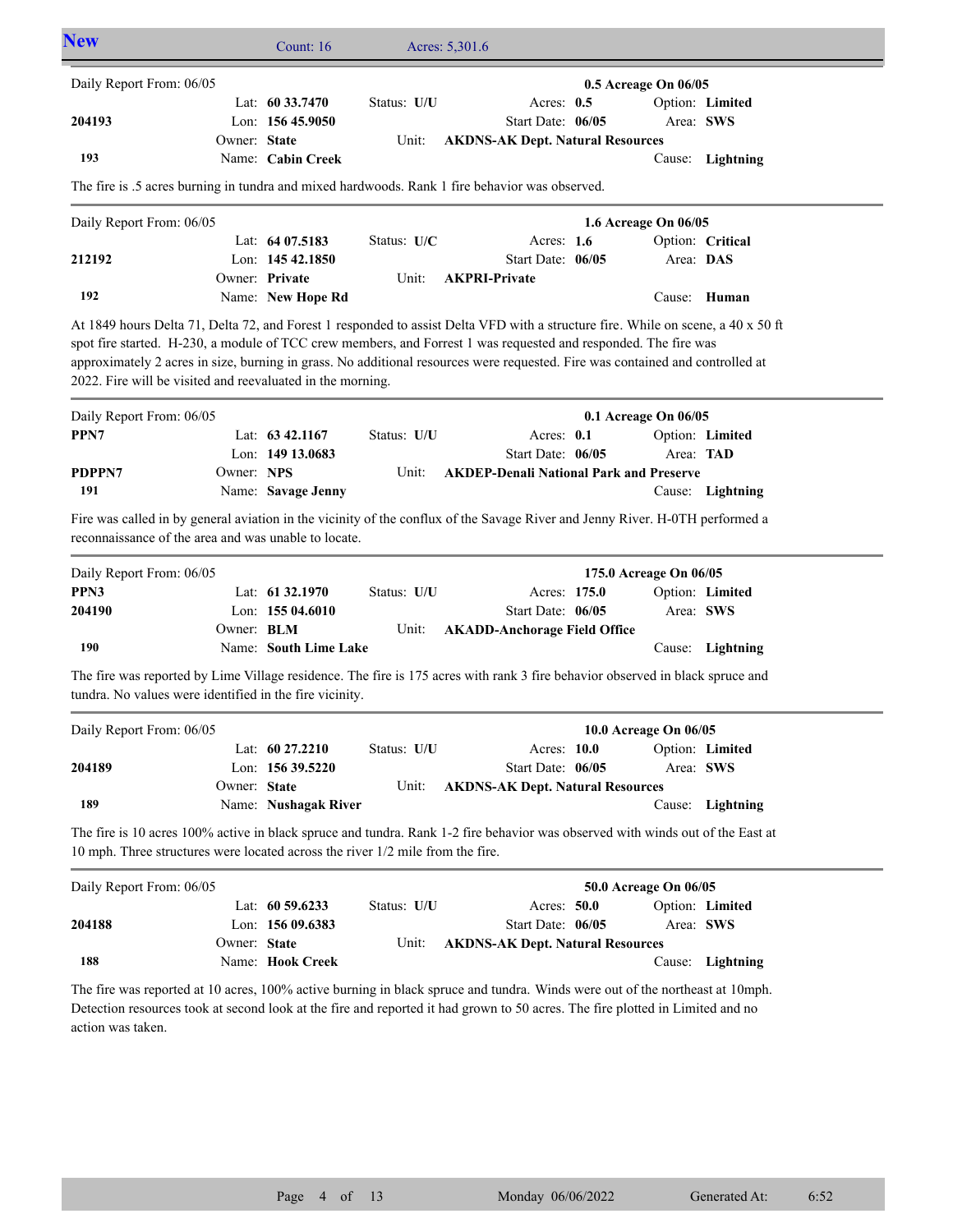| Daily Report From: 06/05                                                                                                                                                                                                                                                                                                                                                                                                                                                                                                                                       |                   |                                      |                   |                      |                                         |                | 45.0 Acreage On 06/05    |                              |
|----------------------------------------------------------------------------------------------------------------------------------------------------------------------------------------------------------------------------------------------------------------------------------------------------------------------------------------------------------------------------------------------------------------------------------------------------------------------------------------------------------------------------------------------------------------|-------------------|--------------------------------------|-------------------|----------------------|-----------------------------------------|----------------|--------------------------|------------------------------|
| PPN <sub>2</sub>                                                                                                                                                                                                                                                                                                                                                                                                                                                                                                                                               |                   | Lat: 62 35.9870                      | Status: U/U       |                      | Acres: 45.0                             |                |                          | Option: Limited              |
| 214187                                                                                                                                                                                                                                                                                                                                                                                                                                                                                                                                                         |                   | Lon: 145 48.3480                     |                   |                      | Start Date: 06/05                       |                |                          | Area: CRS                    |
| PNPPN <sub>2</sub>                                                                                                                                                                                                                                                                                                                                                                                                                                                                                                                                             | Owner: <b>BLM</b> |                                      | Unit:             |                      | <b>AKGLD-Glennallen Field Office</b>    |                |                          |                              |
| 187                                                                                                                                                                                                                                                                                                                                                                                                                                                                                                                                                            |                   | Name: Fish Lake                      |                   |                      |                                         |                |                          | Cause: Lightning             |
| The fire was reported by a BLM employee as a growing wildfire 10-15 miles west of MP 158 on the Richardson Highway. One<br>engine and Helitack 8MF responded. Helitack performed one fuel cycle of bucket work and returned to base for fire potential<br>concerns in the area. Further supressive action will be evaluated in the morning.                                                                                                                                                                                                                    |                   |                                      |                   |                      |                                         |                |                          |                              |
| Daily Report From: 06/05                                                                                                                                                                                                                                                                                                                                                                                                                                                                                                                                       |                   |                                      |                   |                      |                                         |                | 12.0 Acreage On 06/05    |                              |
| PPM8                                                                                                                                                                                                                                                                                                                                                                                                                                                                                                                                                           |                   | Lat: 63 32.2100                      | Status: S/U       |                      | Acres: 12.0                             |                |                          | Option: Modified             |
| 204186                                                                                                                                                                                                                                                                                                                                                                                                                                                                                                                                                         |                   | Lon: 153 36.2200                     | Personnel: 13     |                      | Start Date: 06/05                       |                |                          | Area: SWS                    |
| PNPPM8                                                                                                                                                                                                                                                                                                                                                                                                                                                                                                                                                         | Owner: State      |                                      | Unit:             |                      | <b>AKDNS-AK Dept. Natural Resources</b> |                |                          |                              |
| 186                                                                                                                                                                                                                                                                                                                                                                                                                                                                                                                                                            |                   | Name: Rungun Creek                   |                   |                      |                                         |                |                          | Cause: Lightning             |
|                                                                                                                                                                                                                                                                                                                                                                                                                                                                                                                                                                |                   |                                      |                   |                      |                                         |                |                          |                              |
| H376PA discovered a new fire enroute to a reported smoke. The fire was reported to be 4 acres, rank 3, burning in black<br>spruce and tundra. Initial attack engaged in full suppression efforts with five personnel. The IC requested one Air Attack,<br>one load smoke jumpers, Tanker, and Fire Bosses. H376PA conducted bucket work, completing 46 bucket drops. J-17<br>deployed 8 smoke jumpers. T-152 dropped three loads of retardant. Fire Bosses worked one cycle of fuel. The IC requested<br>two Type 2 Crews. The fire was contained at 12 acres. |                   |                                      |                   |                      |                                         |                |                          |                              |
| Daily Report From: 06/05                                                                                                                                                                                                                                                                                                                                                                                                                                                                                                                                       |                   |                                      |                   |                      |                                         |                | 5,000.0 Acreage On 06/05 |                              |
|                                                                                                                                                                                                                                                                                                                                                                                                                                                                                                                                                                |                   | Lat: $6340.6440$<br>Lon: 153 34.3380 | Status: U/U       |                      | Start Date: 06/05                       | Acres: 5,000.0 |                          | Option: Limited<br>Area: TAD |
|                                                                                                                                                                                                                                                                                                                                                                                                                                                                                                                                                                | Owner: State      |                                      | Unit:             |                      |                                         |                |                          |                              |
| 185                                                                                                                                                                                                                                                                                                                                                                                                                                                                                                                                                            |                   | Name: Hog Butte                      |                   |                      | <b>AKDNS-AK Dept. Natural Resources</b> |                |                          | Cause: Lightning             |
| PPM5<br>231185<br>PDPPM5<br>Fire was called in by general aviation to McGrath dispatch. N309VS flew reconnaissance and reported the fire to be 5000<br>acres burning in black spruce hardwood mix creeping S/SW backing to NE with isolated torching backing in the hardwoods.<br>Fire will be monitored via air as weather allows.                                                                                                                                                                                                                            |                   |                                      |                   |                      |                                         |                |                          |                              |
| Daily Report From: 06/05                                                                                                                                                                                                                                                                                                                                                                                                                                                                                                                                       |                   |                                      |                   |                      |                                         |                | 0.1 Acreage On 06/05     |                              |
|                                                                                                                                                                                                                                                                                                                                                                                                                                                                                                                                                                |                   | Lat: $61\,36.0950$                   | Status: Out 06/05 |                      | Acres: 0.1                              |                |                          | Option: Critical             |
| PPL3<br>201184                                                                                                                                                                                                                                                                                                                                                                                                                                                                                                                                                 |                   | Lon: 149 07.0700                     |                   |                      | Start Date: 06/05                       |                |                          | Area: MSS                    |
| <b>PNPPL3</b><br>184                                                                                                                                                                                                                                                                                                                                                                                                                                                                                                                                           |                   | Owner: Private<br>Name: Cobb Street  | Unit:             | <b>AKPRI-Private</b> |                                         |                |                          | Cause: Human                 |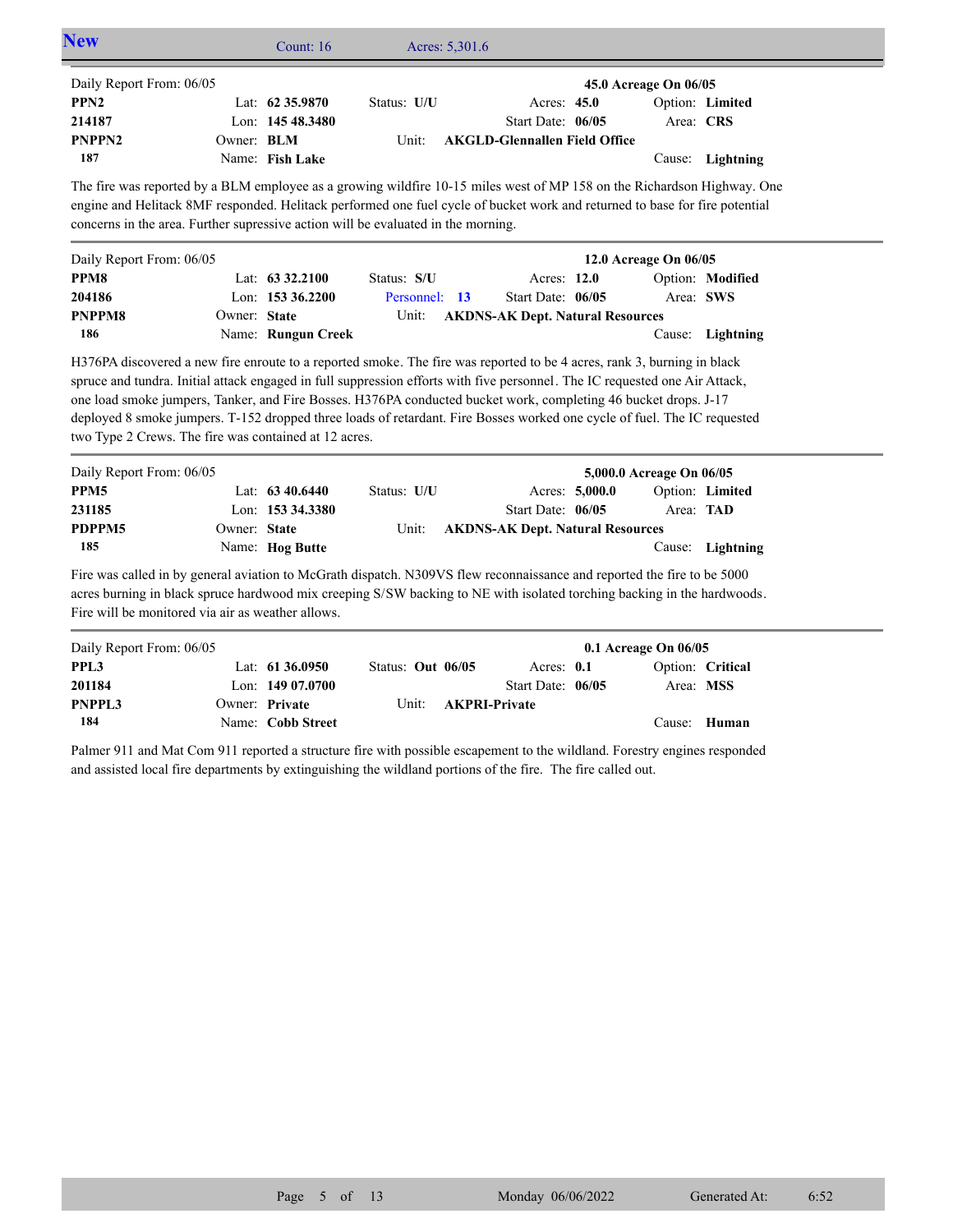| <b>Staffed</b>                                   |              | Count: $3$              | Acres: 20,227.3                                                                                                             |                                         | Acreage Change: 12,903.3       |                  |  |
|--------------------------------------------------|--------------|-------------------------|-----------------------------------------------------------------------------------------------------------------------------|-----------------------------------------|--------------------------------|------------------|--|
| Daily Report From: 06/05                         |              |                         |                                                                                                                             |                                         | No Acreage Change Since 06/04  |                  |  |
| PPJ9                                             |              | Lat: $5850.5000$        | Status: $S/C$                                                                                                               | Acres: 220.0                            |                                | Option: Modified |  |
| 204182                                           |              | Lon: $15617.5800$       | Personnel: 12                                                                                                               | Start Date: 06/04                       | Area: SWS                      |                  |  |
| PNPPJ9                                           | Owner: State |                         | Unit:                                                                                                                       | <b>AKDNS-AK Dept. Natural Resources</b> |                                |                  |  |
| 182                                              |              | Name: King Salmon Creek |                                                                                                                             |                                         |                                | Cause: Lightning |  |
| Daily Report From: 06/05                         |              |                         |                                                                                                                             |                                         | 3.3 Acreage Change Since 06/04 |                  |  |
| PPH <sub>9</sub>                                 |              | Lat: $6510.8060$        | Status: S/U                                                                                                                 | Acres: 7.3                              |                                | Option: Modified |  |
| 231181                                           |              | Lon: $15018.5760$       | Personnel: 10                                                                                                               | Start Date: 06/04                       | Area: TAD                      |                  |  |
| PDPPH9                                           | Owner: State |                         | Unit:                                                                                                                       | <b>AKDNS-AK Dept. Natural Resources</b> |                                |                  |  |
| 181                                              |              | Name: Omega Creek       |                                                                                                                             |                                         |                                | Cause: Human     |  |
|                                                  |              |                         | A T6 engine with 2 personnel arrived on the fire today to assist. 10 Firefighting personnel continued to work hot spots and |                                         |                                |                  |  |
|                                                  |              |                         | break apart dozer berms within the fire area and observed 25% of the fire to be hot today. Tentative demobilization for 8   |                                         |                                |                  |  |
| personnel is scheduled for 6/7 in the afternoon. |              |                         |                                                                                                                             |                                         |                                |                  |  |

| Daily Report From: 06/05 |                     |               |                                                  |                 | 12,900.0 Acreage Change Since 06/04 |                        |  |
|--------------------------|---------------------|---------------|--------------------------------------------------|-----------------|-------------------------------------|------------------------|--|
| PN6K                     | Lat: $62\,21.9483$  | Status: S/U   |                                                  | Acres: 20,000.0 |                                     | <b>Option:</b> Limited |  |
| 232160                   | Lon: $162\,47.9633$ | Personnel: 11 | Start Date: 05/31                                |                 |                                     | Area: GAD              |  |
| <b>PDPN6K</b>            | Owner: USFWS        |               | Unit: AKYDR-Yukon Delta National Wildlife Refuge |                 |                                     |                        |  |
| 160                      | Name: East Fork     |               |                                                  |                 |                                     | Cause: Lightning       |  |

Recon was flown on the fire. Fire estimated to be 20000 acres. Type 3 ICS in place. Point protection and maintaining fire on east side of river.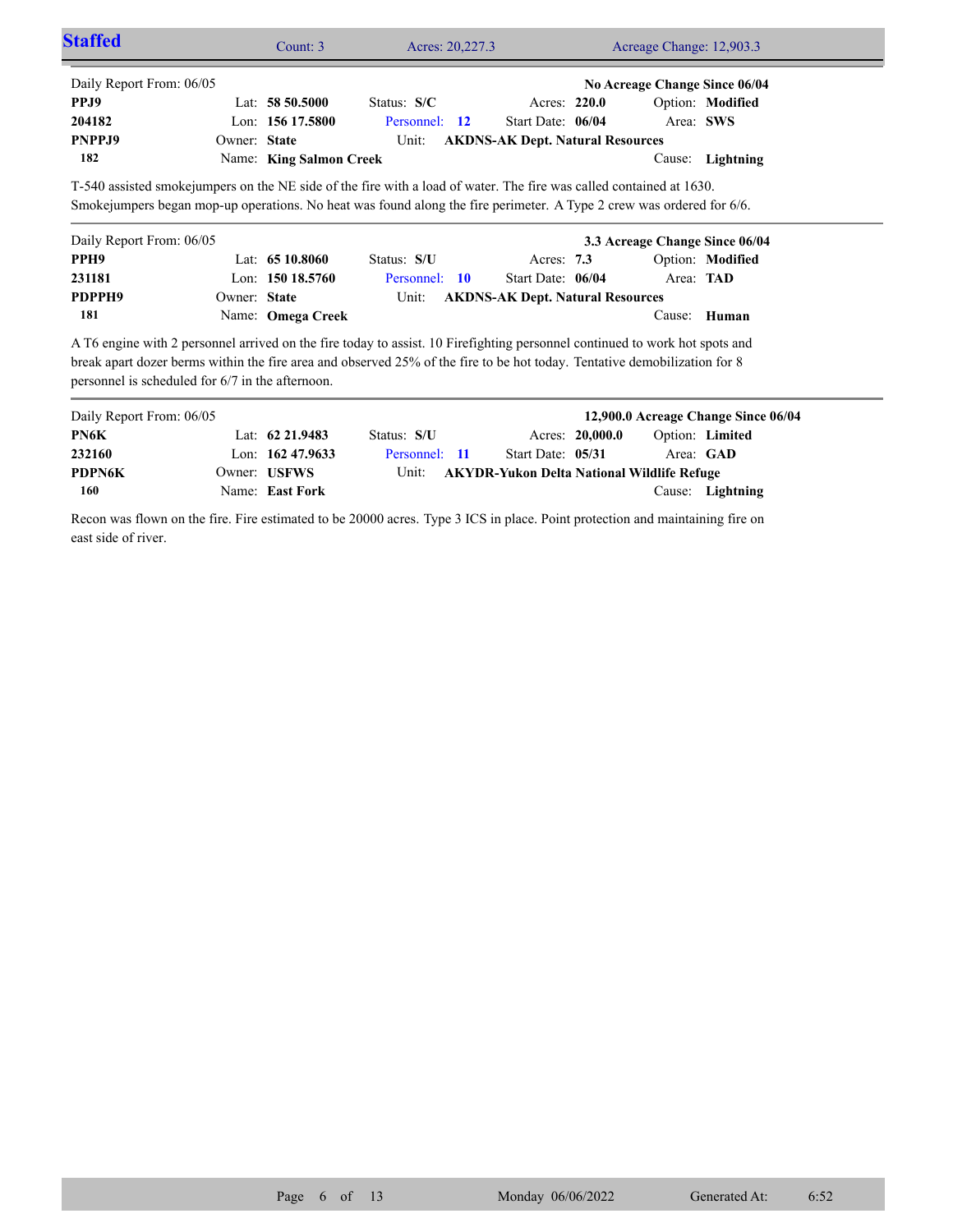| <b>Monitor</b> | Count: 38 | Acres: 15,644.6 | Acreage Change: 3,270.0 |  |
|----------------|-----------|-----------------|-------------------------|--|
|                |           |                 |                         |  |

| Daily Report From: 06/05 |                   |                   |             |                                    |  | No Acreage Change Since 06/04 |
|--------------------------|-------------------|-------------------|-------------|------------------------------------|--|-------------------------------|
|                          |                   | Lat: $62$ 19.9500 | Status: U/U | Acres: 120.0                       |  | Option: Limited               |
| 204183                   |                   | Lon: $15517.9300$ |             | Start Date: 06/04                  |  | Area: SWS                     |
|                          | Owner: <b>BLM</b> |                   |             | Unit: AKADD-Anchorage Field Office |  |                               |
| 183                      |                   | Name: Tatlawiksuk |             |                                    |  | Cause: Lightning              |

The fire is 120 acres and rank 4 fire behavior was observed on the east edge and rank 5 fire behavior at the head with moderate spotting. Winds were out of the north. An allotment was identified 4.5 miles from the fire.

| Last Report: 06/04                                    |              |                                        |             |                                              | 0.1 Acreage On 06/04          |                               |
|-------------------------------------------------------|--------------|----------------------------------------|-------------|----------------------------------------------|-------------------------------|-------------------------------|
| 201180                                                |              | Lat: $61\,35.9910$<br>Lon: 149 27.7536 | Status: U/C | Acres: 0.1<br>Start Date: 06/04              |                               | Option: Critical<br>Area: MSS |
| 180                                                   |              | Owner: Private<br>Name: Spruce Roy     | Unit:       | <b>AKPRI-Private</b>                         |                               | Cause: Human                  |
| Last Report: 06/04                                    |              |                                        |             |                                              | No Acreage Change Since 06/03 |                               |
| PPF1                                                  |              | Lat: 64 42.5167                        | Status: U/C | Acres: $0.1$                                 | Option: Full                  |                               |
|                                                       |              | Lon: 155 29.5267                       |             | Start Date: 06/03                            |                               | Area: GAD                     |
| PDPPF1                                                |              | Owner: ANCSA                           | Unit:       | <b>AKVLN-Dineega Corporation</b>             |                               |                               |
| 179                                                   |              | Name: Ruby Dump                        |             |                                              |                               | Cause: Human                  |
| Daily Report From: 06/05                              |              |                                        |             |                                              | No Acreage Change Since 06/04 |                               |
| <b>PPF0</b>                                           |              | Lat: 59 45.5388                        | Status: U/C | Acres: 0.7                                   |                               | Option: Critical              |
| 203178                                                |              | Lon: 151 14.2470                       |             | Start Date: 06/03                            |                               | Area: KKS                     |
| <b>PNPPF0</b>                                         |              | Owner: ANCSA                           | Unit:       | <b>AKCIN-Cook Inlet Region, Incorporated</b> |                               |                               |
| 178                                                   |              | Name: Alpine                           |             |                                              | Cause:                        | Undetermined                  |
| DOF engine gridded the fire, found no heat, no smoke. |              |                                        |             |                                              |                               |                               |
| Last Report: 06/03                                    |              |                                        |             |                                              | 0.1 Acreage On 06/03          |                               |
| PPE4                                                  |              | Lat: $61\,56.3310$                     | Status: U/U | Acres: 0.1                                   | Option: Full                  |                               |
|                                                       |              | Lon: 162 52.4760                       |             | Start Date: 06/03                            |                               | Area: GAD                     |
| PDPPE4                                                |              | Owner: ANCSA                           | Unit:       | <b>AKVLN-Pilot Station, Incorporated</b>     |                               |                               |
| 176                                                   |              | Name: PILOT STATION DUMP               |             |                                              |                               | Cause: Human                  |
| Last Report: 06/04                                    |              |                                        |             |                                              | No Acreage Change Since 06/03 |                               |
|                                                       |              | Lat: $62\,06.1833$                     | Status: U/C | Acres: $0.5$                                 |                               | Option: Critical              |
| 214174                                                |              | Lon: $14532.2450$                      |             | Start Date: 06/03                            |                               | Area: CRS                     |
|                                                       | Owner: State |                                        | Unit:       | <b>AKAKS-University of Alaska</b>            |                               |                               |
| 174                                                   |              | Name: Old Dump Road 2                  |             |                                              |                               | Cause: Human                  |
| Last Report: 06/03                                    |              |                                        |             |                                              | 0.2 Acreage On 06/03          |                               |
|                                                       |              | Lat: $6206.1200$                       | Status: U/C | Acres: $0.2$                                 |                               | Option: Critical              |
| 214173                                                |              | Lon: 145 32.5033                       |             | Start Date: 06/03                            |                               | Area: CRS                     |
|                                                       | Owner: State |                                        | Unit:       | <b>AKAKS-University of Alaska</b>            |                               |                               |
| 173                                                   |              | Name: Old Dump Road 1                  |             |                                              |                               | Cause: Human                  |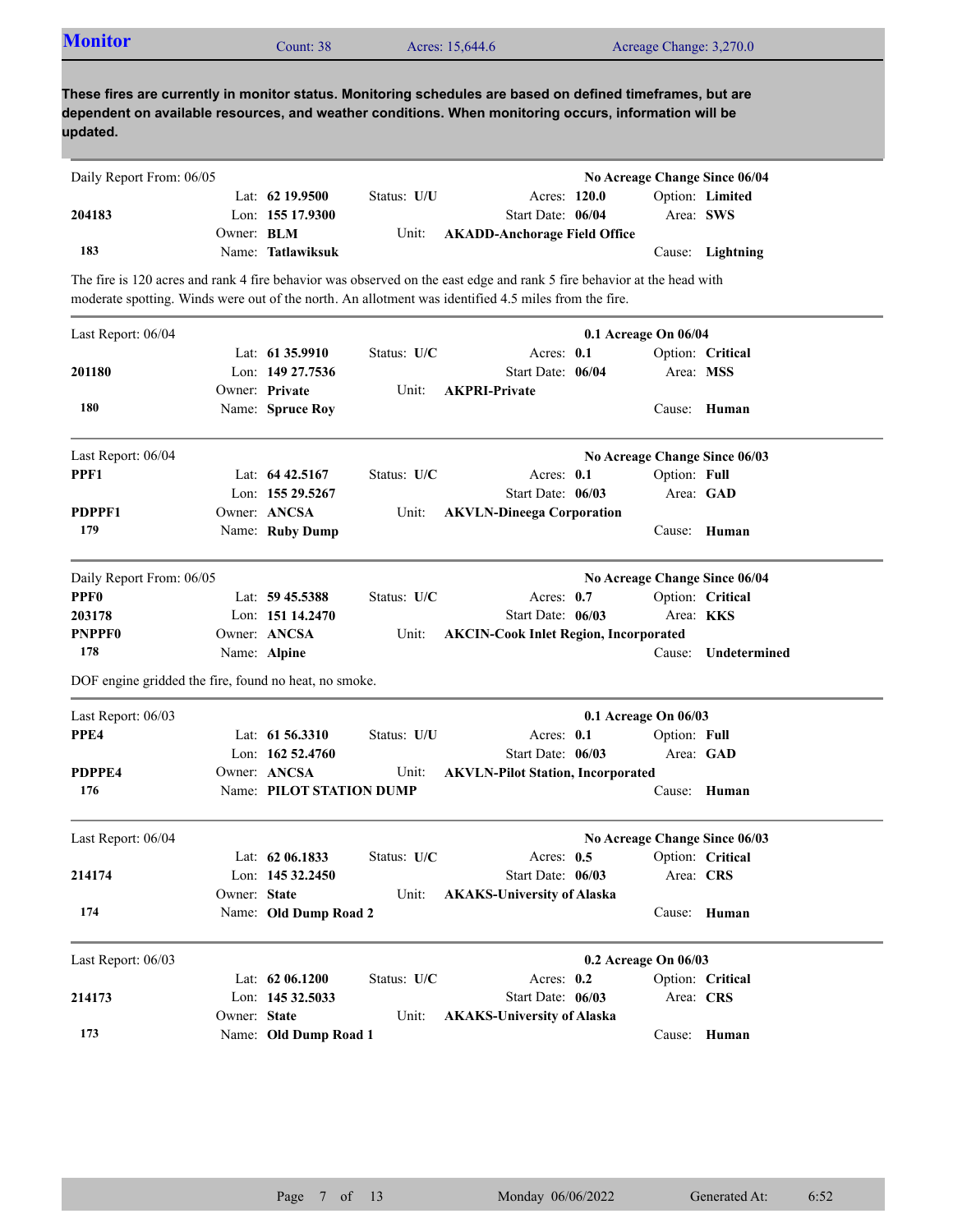| <b>Monitor</b><br>Acreage Change: 3,270.0<br>Acres: 15,644.6<br>Count: 38 |  |
|---------------------------------------------------------------------------|--|
|---------------------------------------------------------------------------|--|

| Last Report: 06/02 |             |                                    |             |                                                   | 10.0 Acreage On 06/02 |                               |
|--------------------|-------------|------------------------------------|-------------|---------------------------------------------------|-----------------------|-------------------------------|
| PN9M               |             | Lat: 59 05.8400                    | Status: U/U | Acres: 10.0                                       | Option: Full          |                               |
| 204172             |             | Lon: 158 33.2700                   |             | Start Date: 06/02                                 | Area: SWS             |                               |
| PNPN9M             | Owner: City |                                    | Unit:       | <b>AKAKS-Dillingham, City of</b>                  |                       |                               |
| 172                |             | Name: Dillingham Dump              |             |                                                   |                       | Cause: Undetermined           |
| Last Report: 06/02 |             |                                    |             |                                                   | 0.1 Acreage On 06/02  |                               |
|                    |             | Lat: 61 35,8600                    | Status: U/C | Acres: 0.1                                        |                       | Option: Critical              |
| 201167             |             | Lon: $14925.0100$                  |             | Start Date: 06/02                                 | Area: MSS             |                               |
|                    |             | Owner: Private                     | Unit:       | <b>AKPRI-Private</b>                              |                       |                               |
| 167                |             | Name: Peck 2                       |             |                                                   | Cause:                | Human                         |
| Last Report: 06/01 |             |                                    |             |                                                   | 2.0 Acreage On 06/01  |                               |
|                    |             | Lat: $5907.5150$                   | Status: U/U | Acres: 2.0                                        | Option: Full          |                               |
| 204166             |             | Lon: $16133.5630$                  |             | Start Date: 06/01                                 | Area: SWS             |                               |
|                    |             | Owner: ANCSA                       | Unit:       | <b>AKVLN-Kiutsarak, Incorporated</b>              |                       |                               |
| 166                |             | Name: Mumtrak Hill                 |             |                                                   | Cause:                | <b>Undetermined</b>           |
| Last Report: 06/01 |             |                                    |             |                                                   | 1.0 Acreage On 06/01  |                               |
| <b>PN78</b>        |             | Lat: 63 57.0767                    | Status: U/U | Acres: $1.0$                                      |                       | Option: Limited               |
|                    |             | Lon: 146 17.6400                   |             | Start Date: 06/01                                 | Area: MID             |                               |
| PDPN78             | Owner: DOD  |                                    | Unit:       | <b>AKFWQ-Fort Wainwright, Donnelly TA</b>         |                       |                               |
| 164                |             | Name: Oklahoma 3                   |             |                                                   | Cause:                | Human                         |
| Last Report: 05/31 |             |                                    |             |                                                   | 0.5 Acreage On 05/31  |                               |
| PN6X               |             | Lat: 63 56.9772                    | Status: U/U | Acres: $0.5$                                      |                       | Option: Limited               |
|                    |             | Lon: 146 17.3880                   |             | Start Date: 05/31                                 | Area: MID             |                               |
| <b>PDPN6X</b>      | Owner: DOD  |                                    | Unit:       | <b>AKFWQ-Fort Wainwright, Donnelly TA</b>         |                       |                               |
| 161                |             | Name: Oklahoma 2                   |             |                                                   |                       | Cause: Human                  |
| Last Report: 06/01 |             |                                    |             |                                                   |                       | No Acreage Change Since 05/31 |
| PN5C               |             | Lat: $62\,49.3776$                 | Status: U/C | Acres: 41.0                                       | Option: Full          |                               |
|                    |             | Lon: 163 18.0480                   |             | Start Date: 05/30                                 | Area: GAD             |                               |
| PDPN5C             |             | Owner: USFWS                       | Unit:       | <b>AKYDR-Yukon Delta National Wildlife Refuge</b> |                       |                               |
| 158                |             | Name: Pastolik River               |             |                                                   |                       | Cause: Lightning              |
| Last Report: 06/01 |             |                                    |             |                                                   |                       | No Acreage Change Since 05/31 |
| PN5B               |             | Lat: 63 01.6776                    | Status: U/C | Acres: 234.0                                      | Option: Full          |                               |
|                    |             | Lon: 163 03.6660                   |             | Start Date: 05/30                                 | Area: GAD             |                               |
| PDPN5B             |             | Owner: ANCSA                       | Unit:       | <b>AKVLN-Kotlik Yupik Corporation</b>             |                       |                               |
| 157                |             | Name: Hogback Hill                 |             |                                                   |                       | Cause: Lightning              |
| Last Report: 05/30 |             |                                    |             |                                                   | 0.1 Acreage On 05/30  |                               |
|                    |             | Lat: 61 37.2517                    | Status: U/C | Acres: 0.1                                        |                       | Option: Critical              |
| 201153             |             | Lon: 149 23.3217<br>Owner: Private | Unit:       | Start Date: 05/30<br><b>AKPRI-Private</b>         | Area: MSS             |                               |
| 153                |             | Name: Kings River                  |             |                                                   | Cause:                | Undetermined                  |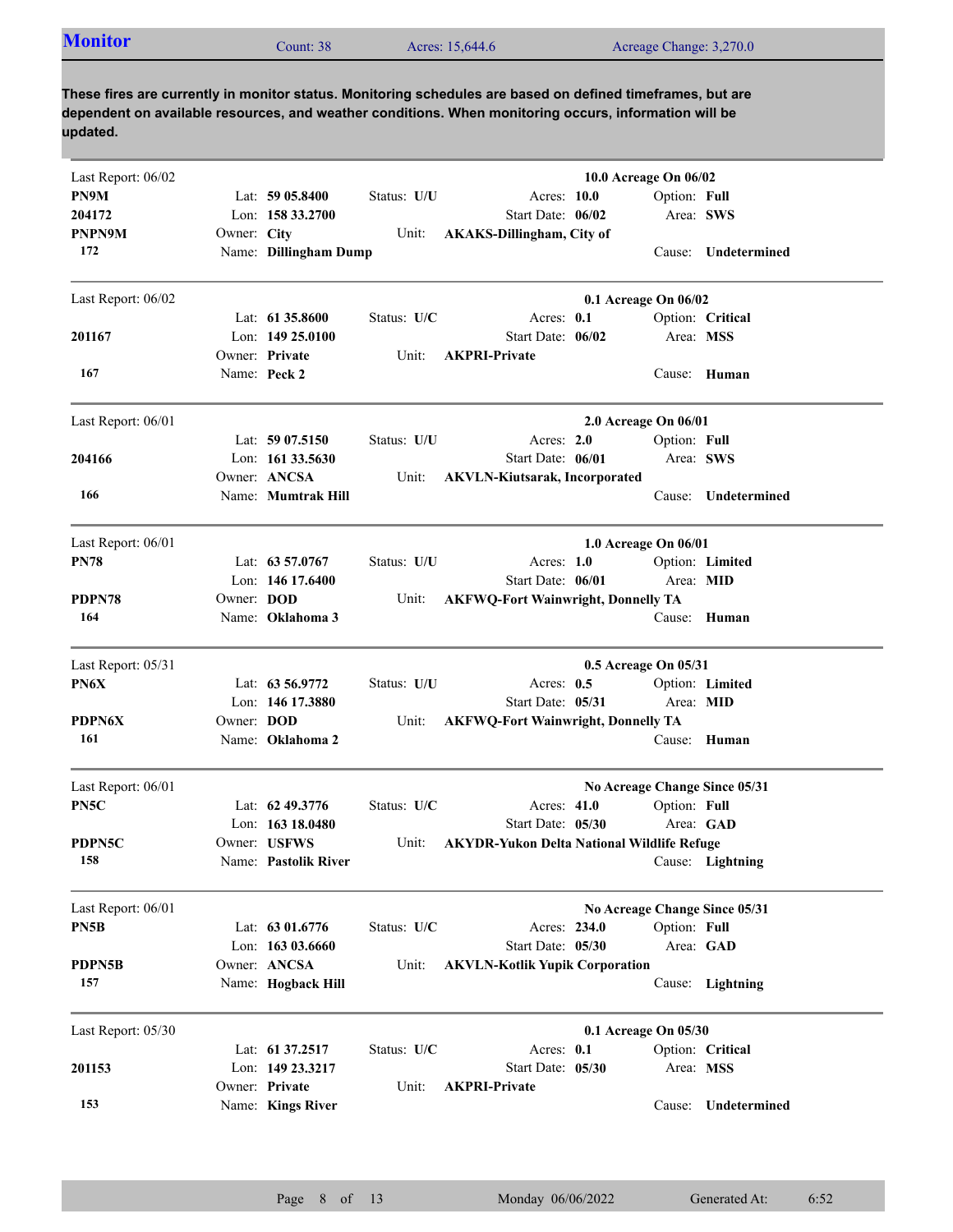| <b>Monitor</b> | Count: 38 | Acres: 15,644.6 | Acreage Change: 3,270.0 |
|----------------|-----------|-----------------|-------------------------|
|                |           |                 |                         |

| Daily Report From: 06/05 |              |                     |               |                                                                                                                             |                      | 3,192.7 Acreage Change Since 06/04 |
|--------------------------|--------------|---------------------|---------------|-----------------------------------------------------------------------------------------------------------------------------|----------------------|------------------------------------|
| PN4F                     |              | Lat: 58 13.1467     | Status: U/U   | Acres: 3,864.1                                                                                                              |                      | Option: Limited                    |
| 204151                   |              | Lon: 155 57.9733    |               | Start Date: 05/29                                                                                                           | Area: SWS            |                                    |
| PNPN4F                   | Owner: NPS   |                     | Unit:         | <b>AKKAP-Katmai National Park and Preserve</b>                                                                              |                      |                                    |
| 151                      |              | Name: Contact Creek |               |                                                                                                                             |                      | Cause: Lightning                   |
|                          |              |                     |               | Fire personnel reported the fire is 30% active backing towards the northwest. The fire has jumped Contact Creek east of the |                      |                                    |
| RAWS station.            |              |                     |               |                                                                                                                             |                      |                                    |
| Last Report: 06/02       |              |                     |               |                                                                                                                             |                      | No Acreage Change Since 05/30      |
| PN3C                     |              | Lat: 65 11.9280     | Status: U/C   | Acres: $1.6$                                                                                                                | Option: Full         |                                    |
| 231148                   |              | Lon: $15202.1180$   |               | Start Date: 05/29                                                                                                           | Area: TAD            |                                    |
| PDPN3C                   |              | Owner: Private      | Unit:         | <b>AKPRI-Private</b>                                                                                                        |                      |                                    |
| 148                      |              | Name: White Alice   |               |                                                                                                                             |                      | Cause: Human                       |
| Last Report: 05/27       |              |                     |               |                                                                                                                             | 0.1 Acreage On 05/27 |                                    |
| PN1T                     |              | Lat: $62\,55.2318$  | Status: U/U   | Acres: 0.1                                                                                                                  | Option: Full         |                                    |
| 231143                   |              | Lon: $16005.4060$   |               | Start Date: 05/27                                                                                                           |                      | Area: GAD                          |
| PDPN1T                   |              | Owner: ANCSA        | Unit:         | <b>AKVLN-Hee-yea-Lindge Corporation</b>                                                                                     |                      |                                    |
| 143                      |              | Name: Grayling Dump |               |                                                                                                                             |                      | Cause: Human                       |
| Last Report: 05/31       |              |                     |               |                                                                                                                             |                      | No Acreage Change Since 05/27      |
|                          |              | Lat: $64\,47.5233$  | Status: U/C   | Acres: 0.1                                                                                                                  |                      | Option: Critical                   |
| 211140                   |              | Lon: 147 24.5467    |               | Start Date: 05/27                                                                                                           | Area: FAS            |                                    |
|                          | Owner: State |                     | Unit:         | <b>AKDNS-AK Dept. Natural Resources</b>                                                                                     |                      |                                    |
| 140                      |              | Name: Marigold      |               |                                                                                                                             | Cause:               | Undetermined                       |
| Last Report: 05/26       |              |                     |               |                                                                                                                             | 5.0 Acreage On 05/26 |                                    |
| PNY <sub>6</sub>         |              | Lat: $60\,53.6667$  | Status: U/C   | Acres: $5.0$                                                                                                                | Option: Full         |                                    |
| 204139                   |              | Lon: $16231.6667$   |               | Start Date: 05/26                                                                                                           | Area: SWS            |                                    |
| PNPNY <sub>6</sub>       |              | Owner: ANCSA        | Unit:         | <b>AKVLN-Kasigluk, Incorporated</b>                                                                                         |                      |                                    |
| 139                      |              | Name: Kasigluk      |               |                                                                                                                             | Cause:               | Undetermined                       |
| Last Report: 05/31       |              |                     |               |                                                                                                                             |                      | No Acreage Change Since 05/28      |
| PNV1                     |              | Lat: 59 50.9383     | Status: $U/C$ | Acres: 13.3                                                                                                                 |                      | Option: Critical                   |
| 203134                   |              | Lon: 150 58.3750    |               | Start Date: 05/25                                                                                                           | Area: KKS            |                                    |
| PNPNV1                   | Owner: State |                     | Unit:         | <b>AKDNS-AK Dept. Natural Resources</b>                                                                                     |                      |                                    |
| 134                      |              | Name: Caribou       |               |                                                                                                                             | Cause:               | Undetermined                       |
| Last Report: 05/23       |              |                     |               |                                                                                                                             |                      | No Acreage Change Since 05/22      |
|                          |              | Lat: 61 05.1517     | Status: U/C   | Acres: 0.8                                                                                                                  |                      | Option: Critical                   |
| 201131                   |              | Lon: 149 46.1883    |               | Start Date: 05/22                                                                                                           | Area: MSS            |                                    |
|                          |              | Owner: Private      | Unit:         | <b>AKPRI-Private</b>                                                                                                        |                      |                                    |
| 131                      |              | Name: Zircon        |               |                                                                                                                             |                      | Cause: Human                       |
| Last Report: 05/22       |              |                     |               |                                                                                                                             |                      | No Acreage Change Since 05/21      |
| PNC3                     |              | Lat: $64\,55.7600$  | Status: U/U   | Acres: 40.8                                                                                                                 |                      | Option: Modified                   |
|                          |              | Lon: 161 11.3517    |               | Start Date: 05/21                                                                                                           |                      | Area: GAD                          |
| PDPNC3                   |              | Owner: ANCSA        | Unit:         | <b>AKVLN-Koyuk Native Corporation</b>                                                                                       |                      |                                    |
| 121                      |              | Name: Koyuk Dump    |               |                                                                                                                             |                      | Cause: Human                       |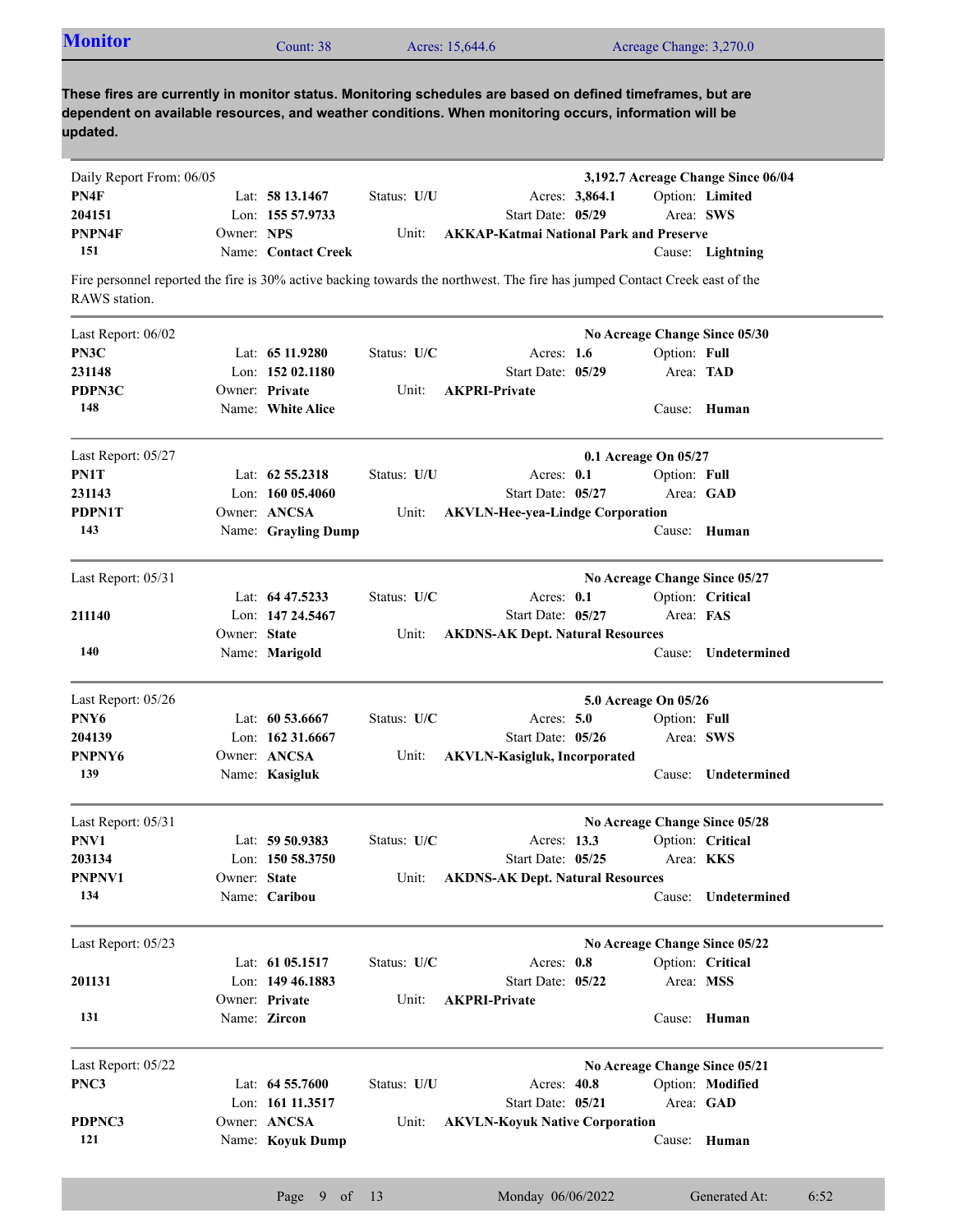| <b>Monitor</b><br>Acreage Change: 3,270.0<br>Acres: 15,644.6<br>Count: 38' |  |
|----------------------------------------------------------------------------|--|
|----------------------------------------------------------------------------|--|

| Last Report: 05/21 |              |                                     |             |                                                     |                       |                           | No Acreage Change Since 05/20   |
|--------------------|--------------|-------------------------------------|-------------|-----------------------------------------------------|-----------------------|---------------------------|---------------------------------|
| 203113             |              | Lat: 59 31.5960<br>Lon: 151 26.3920 | Status: U/C | Acres: 0.1<br>Start Date: 05/20                     |                       | Option: Full<br>Area: KKS |                                 |
|                    |              | Owner: Private                      | Unit:       | <b>AKPRI-Private</b>                                |                       |                           |                                 |
| 113                |              | Name: Sadie Cove                    |             |                                                     |                       |                           | Cause: Human                    |
| Last Report: 05/20 |              |                                     |             |                                                     | 0.1 Acreage On 05/20  |                           |                                 |
|                    |              | Lat: $63\,53.7350$                  | Status: U/C | Acres: 0.1                                          |                       |                           | Option: Limited                 |
| 212111             |              | Lon: 145 08.1200                    |             | Start Date: 05/20                                   |                       | Area: DAS                 |                                 |
|                    | Owner: State |                                     | Unit:       | <b>AKDNS-AK Dept. Natural Resources</b>             |                       |                           |                                 |
| 111                |              | Name: Barley Way                    |             |                                                     |                       | Cause:                    | Undetermined                    |
| Last Report: 05/20 |              |                                     |             |                                                     | 0.1 Acreage On 05/20  |                           |                                 |
| PM9B               |              | Lat: 65 05.8410                     | Status: U/U | Acres: 0.1                                          |                       |                           | Option: Limited                 |
|                    |              | Lon: $141\,38.3700$                 |             | Start Date: 05/20                                   |                       |                           | Area: UYD                       |
| PDPM9B             | Owner: NPS   |                                     | Unit:       | <b>AKYCP-Yukon-Charley Rivers National Preserve</b> |                       |                           |                                 |
| 109                |              | Name: Trout Creek                   |             |                                                     |                       |                           | Cause: Lightning                |
| Last Report: 05/23 |              |                                     |             |                                                     |                       |                           | 25.7 Acreage Change Since 05/20 |
| PM9D               |              | Lat: $6501.5850$                    | Status: U/U | Acres: 25.8                                         |                       |                           | Option: Modified                |
|                    |              | Lon: 141 14.8017                    |             | Start Date: 05/20                                   |                       |                           | Area: UYD                       |
| PDPM9D             |              | Owner: ANCSA                        | Unit:       | <b>AKDYN-Doyon, Limited</b>                         |                       |                           |                                 |
| 108                |              | Name: Windfall Mountain             |             |                                                     |                       |                           | Cause: Lightning                |
| Last Report: 05/19 |              |                                     |             |                                                     |                       |                           | No Acreage Change Since 05/18   |
| PM7S               |              | Lat: 59 48.9260                     | Status: U/C | Acres: $1.5$                                        |                       |                           | Option: Critical                |
| 203101             |              | Lon: $15105.4650$                   |             | Start Date: 05/18                                   |                       | Area: <b>KKS</b>          |                                 |
| <b>PNPM7S</b>      |              | Owner: Private                      | Unit:       | <b>AKPRI-Private</b>                                |                       |                           |                                 |
| 101                |              | Name: Olia Court                    |             |                                                     |                       |                           | Cause: Human                    |
| Last Report: 05/18 |              |                                     |             |                                                     |                       |                           | No Acreage Change Since 05/17   |
|                    |              | Lat: $60\,31.9040$                  | Status: U/C | Acres: 0.1                                          |                       |                           | Option: Critical                |
| 203099             |              | Lon: 150 47.9930                    |             | Start Date: 05/17                                   |                       | Area: KKS                 |                                 |
|                    |              | Owner: Private                      | Unit:       | <b>AKPRI-Private</b>                                |                       |                           |                                 |
| 099                | Name: Adele  |                                     |             |                                                     |                       |                           | Cause: Human                    |
| Last Report: 05/20 |              |                                     |             |                                                     |                       |                           | No Acreage Change Since 05/19   |
| PM5M               |              | Lat: $58\,36.4200$                  | Status: U/C | Acres: 24.3                                         |                       |                           | Option: Unplanned               |
| 204096             |              | Lon: 159 57.9600                    |             | Start Date: 05/17                                   |                       | Area: SWS                 |                                 |
| PNPM5M             | Owner: State |                                     | Unit:       | <b>AKDNS-AK Dept. Natural Resources</b>             |                       |                           |                                 |
| 096                |              | Name: Walrus Islands                |             |                                                     |                       | Cause:                    | Undetermined                    |
| Last Report: 05/16 |              |                                     |             |                                                     | 29.2 Acreage On 05/16 |                           |                                 |
| <b>PM38</b>        |              | Lat: $59\,42.6226$                  | Status: U/C | Acres: 29.2                                         |                       | Option: Full              |                                 |
| 204090             |              | Lon: $161\,53.2962$                 |             | Start Date: 05/16                                   |                       | Area: SWS                 |                                 |
| PNPM38             |              | Owner: ANCSA                        | Unit:       | <b>AKVLN-Qanirtuuq, Incorporated</b>                |                       |                           |                                 |
| 090                |              | Name: Arolik                        |             |                                                     |                       | Cause:                    | Undetermined                    |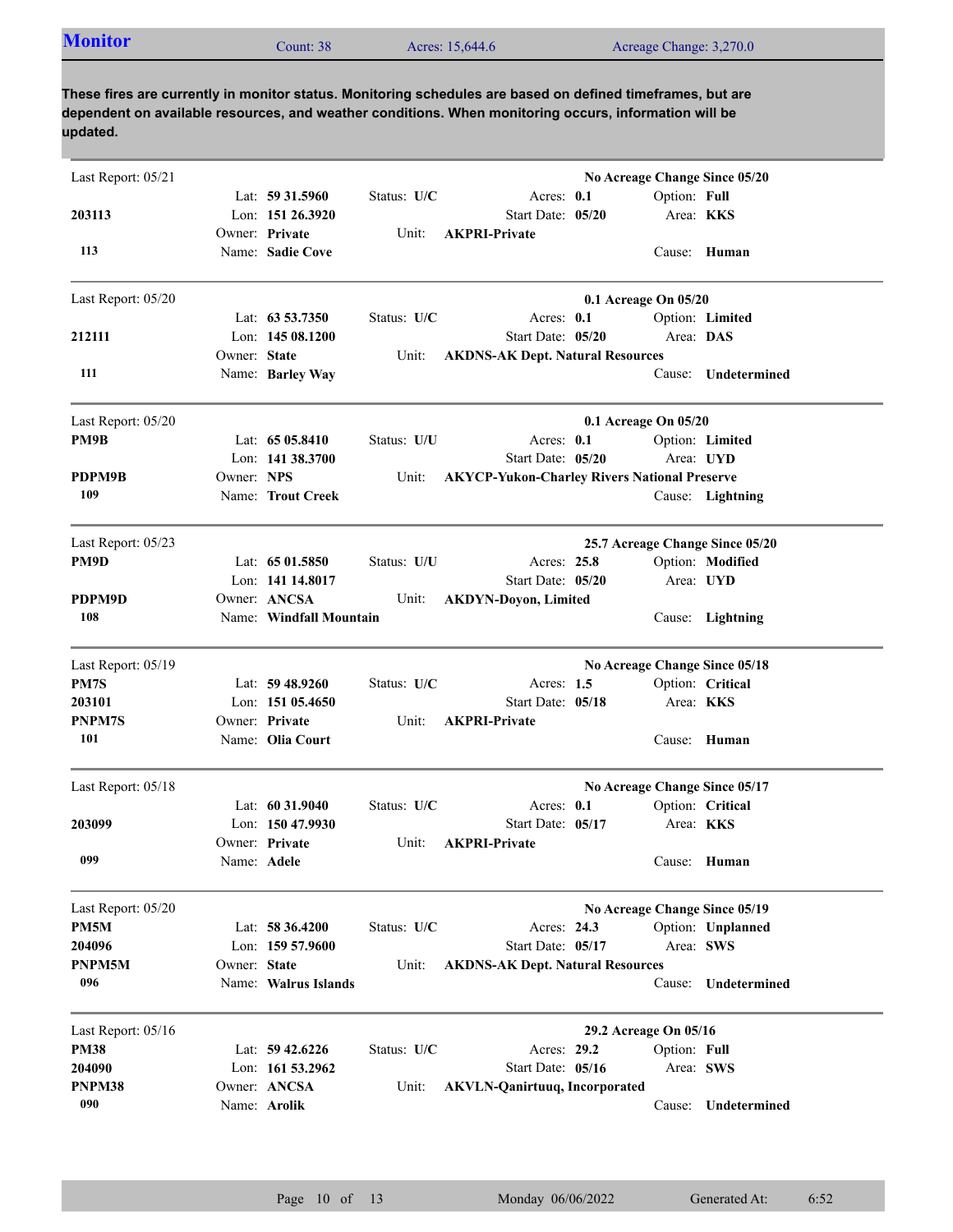| <b>Monitor</b> | $\text{Count: } 38$ | Acres: 15,644.6 | Acreage Change: 3,270.0 |
|----------------|---------------------|-----------------|-------------------------|

| Last Report: 05/15 |              |                                   |             |                                                   | 0.5 Acreage On 05/15 |              |                                |
|--------------------|--------------|-----------------------------------|-------------|---------------------------------------------------|----------------------|--------------|--------------------------------|
| PM2L               |              | Lat: 57 50.7233                   | Status: U/C | Acres: 0.5                                        |                      | Option: Full |                                |
| 203084             |              | Lon: 152 37.9833                  |             | Start Date: 05/15                                 |                      |              | Area: <b>KKS</b>               |
| <b>PNPM2L</b>      |              | Owner: ANCSA                      | Unit:       | <b>AKVLN-Ouzinkie Native Corporation</b>          |                      |              |                                |
| 084                |              | Name: Antone Larsen               |             |                                                   |                      |              | Cause: Human                   |
| Last Report: 05/12 |              |                                   |             |                                                   | 0.2 Acreage On 05/12 |              |                                |
|                    |              | Lat: $60\,27.8230$                | Status: U/C | Acres: $0.2$                                      |                      |              | Option: Critical               |
| 203079             |              | Lon: 151 10.3720                  |             | Start Date: 05/12                                 |                      | Area: KKS    |                                |
|                    | Owner: State |                                   | Unit:       | <b>AKDNS-AK Dept. Natural Resources</b>           |                      |              |                                |
| 079                |              | Name: Wendy Lane                  |             |                                                   |                      |              | Cause: Human                   |
| Last Report: 06/04 |              |                                   |             |                                                   |                      |              | No Acreage Change Since 05/18  |
|                    |              | Lat: 51 57.2683                   | Status: U/U | Acres: 919.6                                      |                      |              | Option: Unplanned              |
| 204078             |              | Lon: 176 38.7183                  |             | Start Date: 05/08                                 |                      | Area: SWS    |                                |
|                    | Owner: DOD   |                                   | Unit:       | <b>AKNVQ-U.S. Navy</b>                            |                      |              |                                |
| 078                | Name: Adak   |                                   |             |                                                   |                      |              | Cause: Human                   |
| Last Report: 05/29 |              |                                   |             |                                                   |                      |              | No Acreage Change Since 05/12  |
| PMS1               |              | Lat: $6143.9700$                  | Status: U/C | Acres: $0.1$                                      |                      | Option: Full |                                |
| 201077             |              | Lon: $14901.7300$                 |             | Start Date: 05/12                                 |                      | Area: MSS    |                                |
| <b>PNPMS1</b>      | Owner: State |                                   | Unit:       | <b>AKDNS-AK Dept. Natural Resources</b>           |                      |              |                                |
| 077                |              | Name: Buffalo Mine Coal Seam 2022 |             |                                                   |                      |              | Cause: Lightning               |
| Last Report: 05/12 |              |                                   |             |                                                   |                      |              | 2.0 Acreage Change Since 05/11 |
|                    |              | Lat: $57\,42.9640$                | Status: U/C | Acres: $4.0$                                      |                      |              | Option: Critical               |
| 203071             |              | Lon: $152\,36.0270$               |             | Start Date: 05/11                                 |                      |              | Area: <b>KKS</b>               |
|                    |              | Owner: County                     | Unit:       | <b>AKAKS-Kodiak Island Borough</b>                |                      |              |                                |
| 071                |              | Name: Bell Flats                  |             |                                                   |                      | Cause:       | Human                          |
| Last Report: 05/08 |              |                                   |             |                                                   | 0.3 Acreage On 05/08 |              |                                |
| PL8P               |              | Lat: $6029.5500$                  | Status: Out | Acres: 0.3                                        |                      | Option: Full |                                |
| 203057             |              | Lon: $14959.2600$                 |             | Start Date: 05/08                                 |                      |              | Area: <b>KKS</b>               |
| P0PL8P             | Owner: USFS  |                                   | Unit:       | <b>AKCGF-Chugach National Forest</b>              |                      |              |                                |
| 057                |              | Name: West Juneau                 |             |                                                   |                      | Cause:       | Undetermined                   |
| Last Report: 05/23 |              |                                   |             |                                                   |                      |              | No Acreage Change Since 04/26  |
| PKS1               |              | Lat: 60 32.1500                   | Status: U/U |                                                   | Acres: 10,302.5      |              | Option: Limited                |
| 204012             |              | Lon: 160 54.7500                  |             | Start Date: 04/16                                 |                      | Area: SWS    |                                |
| PNPKS1             |              | Owner: USFWS                      | Unit:       | <b>AKYDR-Yukon Delta National Wildlife Refuge</b> |                      |              |                                |
| 012                |              | Name: Kwethluk                    |             |                                                   |                      |              | Cause: Undetermined            |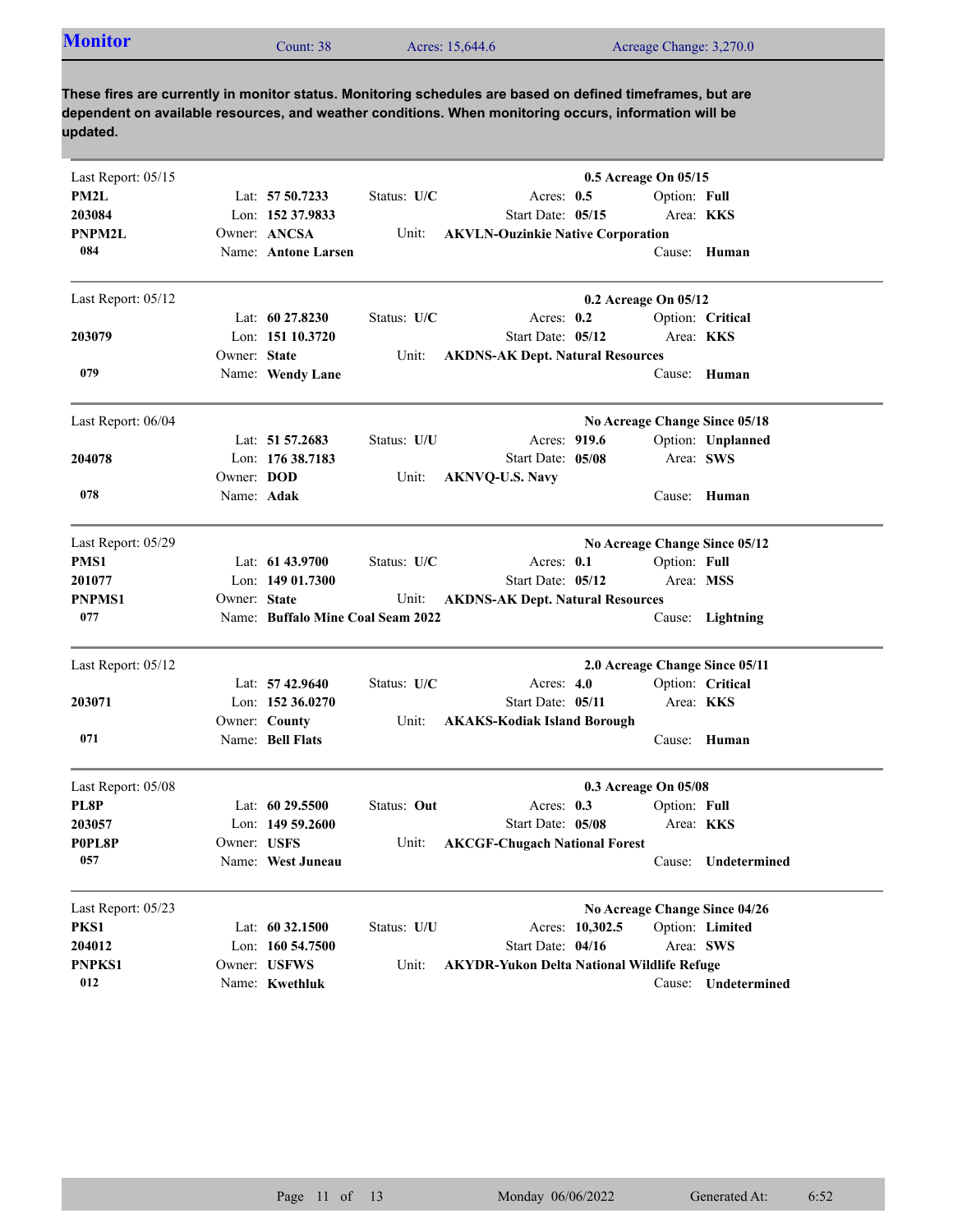| Out                                    |             | Count: $3$              | Acres: $5.4$      |                                      | Acreage Change: 0.0           |              |  |
|----------------------------------------|-------------|-------------------------|-------------------|--------------------------------------|-------------------------------|--------------|--|
| Daily Report From: 06/05               |             |                         |                   |                                      | No Acreage Change Since 06/02 |              |  |
| PN8E                                   |             | Lat: $62,05,7900$       | Status: Out 06/05 | Acres: $2.9$                         | Option: Full                  |              |  |
| 201163                                 |             | Lon: $15130.5800$       |                   | Start Date: 06/01                    | Area: MSS                     |              |  |
| PNPN85                                 |             | Owner: Private          | Unit:             | <b>AKPRI-Private</b>                 |                               |              |  |
| 163                                    |             | Name: Johnson Creek     |                   |                                      | Cause:                        | Human        |  |
| The fier was checked and declared out. |             |                         |                   |                                      |                               |              |  |
| Daily Report From: 06/05               |             |                         |                   |                                      | No Acreage Change Since 05/19 |              |  |
|                                        |             | Lat: $62\,23.1017$      | Status: Out 06/05 | Acres: $2.0$                         | Option: Full                  |              |  |
| 201095                                 |             | Lon: 149 47.9617        |                   | Start Date: 05/17                    | Area: MSS                     |              |  |
|                                        |             | Owner: Private          | Unit:             | <b>AKPRI-Private</b>                 |                               |              |  |
| 095                                    |             | Name: N. Fork Talkeetna |                   |                                      | Cause:                        | Undetermined |  |
| The fire was checked and declared out. |             |                         |                   |                                      |                               |              |  |
| Daily Report From: 06/05               |             |                         |                   |                                      | No Acreage Change Since 05/11 |              |  |
|                                        |             | Lat: $6029.5458$        | Status: Out 06/05 | Acres: $0.5$                         | Option: Full                  |              |  |
| 000057                                 |             | Lon: $14959.2440$       |                   | Start Date: 05/08                    | Area: CGF                     |              |  |
| P0PL8P                                 | Owner: USFS |                         | Unit:             | <b>AKCGF-Chugach National Forest</b> |                               |              |  |
| 057                                    |             | Name: West Juneau       |                   |                                      |                               | Cause: Human |  |

No Night Report